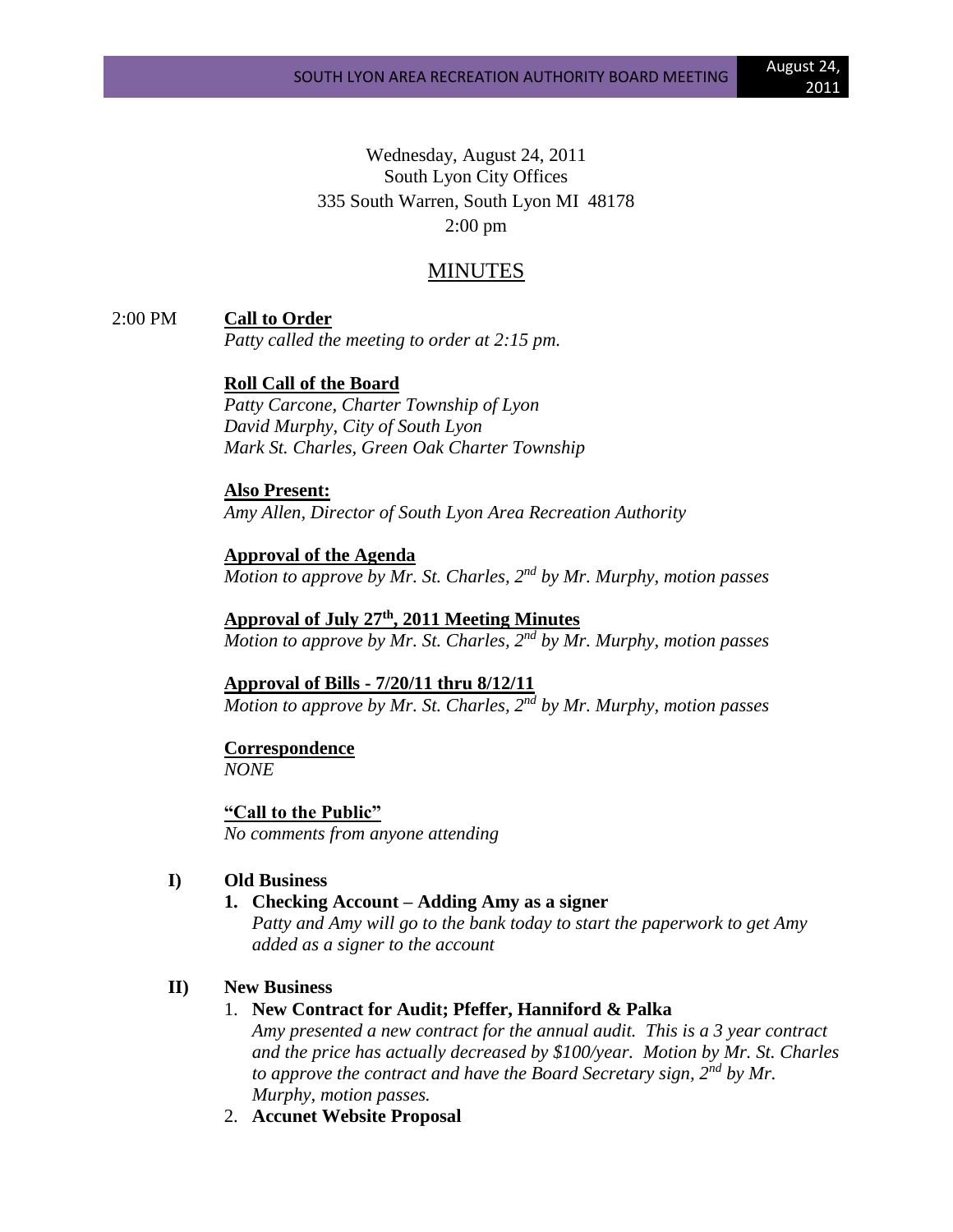*Amy presented the proposal sent over from Accunet for website services. Motion by Mr. St. Charles to have Amy move forward to create the website through Accunet, 2nd by Mr. Murphy, motion passes.*

#### 3. **Retirement Plan**

*Amy explained that our current contract states that we must maintain contributions for employees who work over 1,000 hours per fiscal year once they are in our plan. In April contributions were discontinued for Jan and Chari. However, we now need to make those contributions to finish out our fiscal year with the plan because both of these employees worked over 1,000 hours. This total payment amounts to \$1,275.68.* 

*Amy recommended that we pull out of the retirement plan as an organization. If we do continue with this current plan we will need to add estimated an additional \$5,000 to the budget to cover contributions for Chari and Jan. She recommends that the board agrees to cut checks quarterly in the amount of 10% the current salary for the director with the stipulation that these monies are to be deposited into either an IRA account or another retirement fund. Paperwork will be submitted showing that these deposits have been made the following month from the deposit date for these checks. Mr. St. Charles and Mr. Murphy would like to see checks made out specifically to an account already created so that we avoid any tax liability giving checks directly to a person, not an account.*

*Motion by Mr. St. Charles to close out the W.L. Burmiester account (Ohio National) effective immediately and send in the final contributions payment for Jan and Chari for the amount of \$1,275.88 for 2010-2011, 2nd by Mr. Murphy, motion passes.*

*Motion by Mr. Murphy to have Amy start investigating options to bring before the board of either 357 or 457 accounts that the Board can make contributions to towards the Directors retirement. 2nd by Mr. St. Charles, motion passes.*

#### *4. Community Contributions & Year End Reports*

*Amy presented the board with invoices for community contributions for the 2011-2012 fiscal year. Also submitted was a participant and registration report showing a comparison for Fall 2009-Summer 2010 and Fall 2010- Summer 2011. Numbers did continue to drop, however this report does not take into account individual team players for adult sports leagues, open swim participants and special events. This report has been shared with the full SLARA Staff so that they can make adjustments accordingly to try to improve those numbers.*

*Patty wanted to remind Amy that the Lyon Township fiscal year differs from South Lyon and Green Oak. Amy will re-submit the invoice again to Lyon Township on January 1st .*

*Mark also asked that Amy look into invoicing by participants in the future. Amy will meet with Mark to work on ideas for invoicing for the future.*